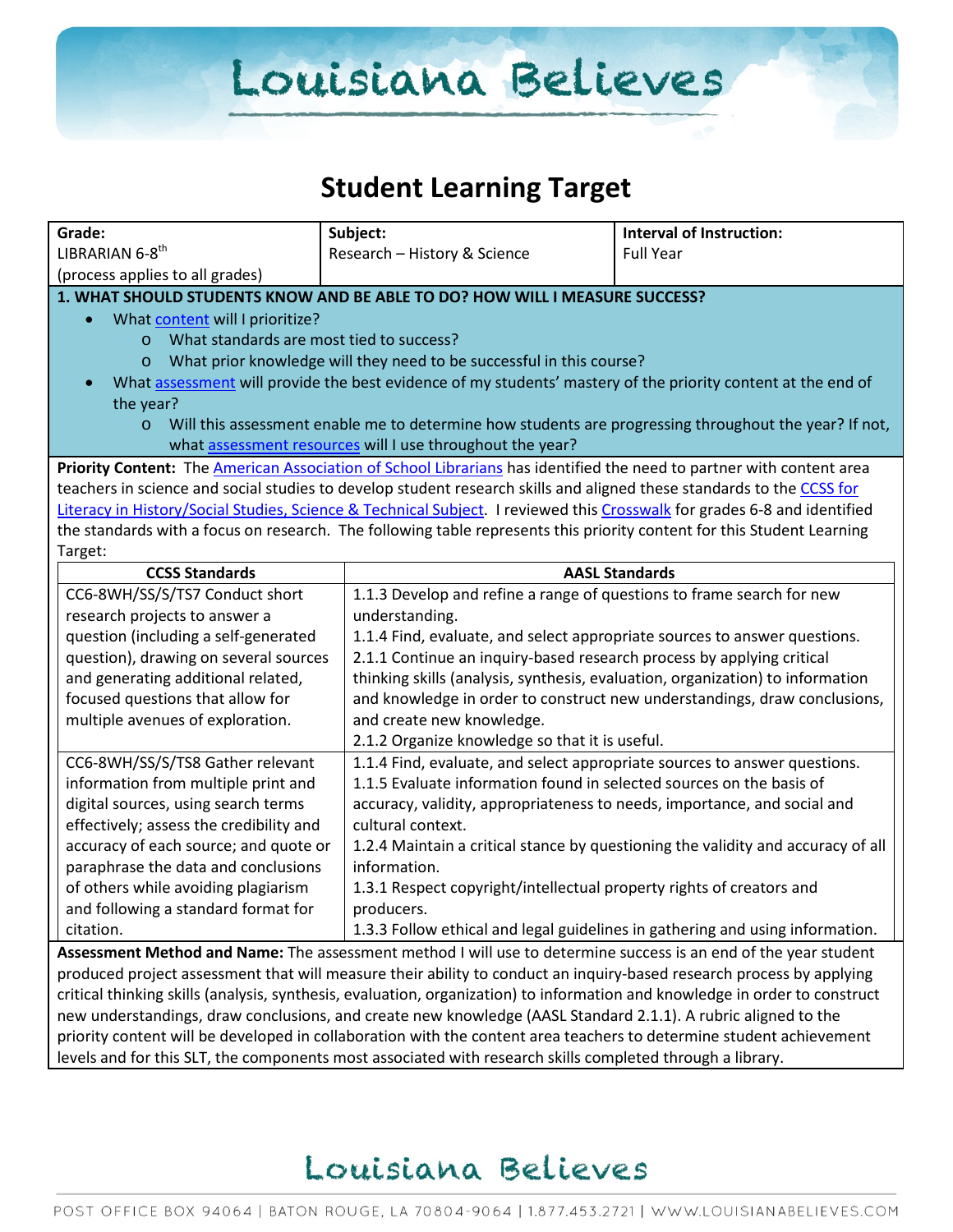## Louisiana Believes

### **2. WHAT DO STUDENTS KNOW AND WHAT ARE THEY ABLE TO DO NOW?**

- Wha[t knowledge/skills are related to success](http://www.louisianabelieves.com/academics/2014-2015-curricular-package) with this year's [priority content?](http://www.louisianabelieves.com/resources/classroom-support-toolbox/teacher-support-toolbox/standards)
- Wha[t data sources](http://www.louisianabelieves.com/resources/classroom-support-toolbox/teacher-support-toolbox/student-achievement-results) and [background information](http://www.louisianabelieves.com/resources/library/data-center) are available?
- What diagnostic assessment resources are available?
- What can I conclude about students' mastery of prior knowledge and skills?
- Based on the data, what can I conclude about students' readiness?

I analyzed the prior year standardized assessment data for all 637 students in grades 6-8 to identify all students who:

1) Were Non-Proficient in ELA **OR** 2) Dropped in achievement level in ELA

There are 159 students who were non-proficient and 63 students who dropped in achievement level from the previous year. Student count is non-duplicated. If they scored non-proficient **AND** dropped in achievement level, they are included in the non-proficient category.

The content teachers then administered a short research project pre-assessment (one social studies and one science related) that required the identified 222 students to engage in the inquiry-based research process using skills highlighted as priority content. We scored these using a rubric aligned to the priority content developed in collaboration with the content area teachers to measuring proficiency.

| <b>Rubric Component</b>           | % of students Proficient |  |
|-----------------------------------|--------------------------|--|
| <b>Develop Research Questions</b> | 62%                      |  |
| <b>Find and Evaluate Sources</b>  | 37%                      |  |
| <b>Integrate Quality Evidence</b> | 30%                      |  |
| <b>Credit/Site Sources</b>        | 58%                      |  |

### **3. ON WHICH STUDENTS WILL I FOCUS THIS LEARNING TARGET?**

- Have I set learning targets for all of my students?
- Which subgroups in my school population need additional support to achieve success?
- Which students will need additional support to achieve success in the course?

**Total Population:** 222 students identified above

**Identified Research Skills:** The majority of students lack proficiency in *Find and Evaluate Sources* and *Integrate Quality Evidence.*

**STUDENT LEARNING TARGET:**

What level of performance on the target assessment do I expect my targeted student population to achieve within the identified interval of instruction?

### Louisiana Believes